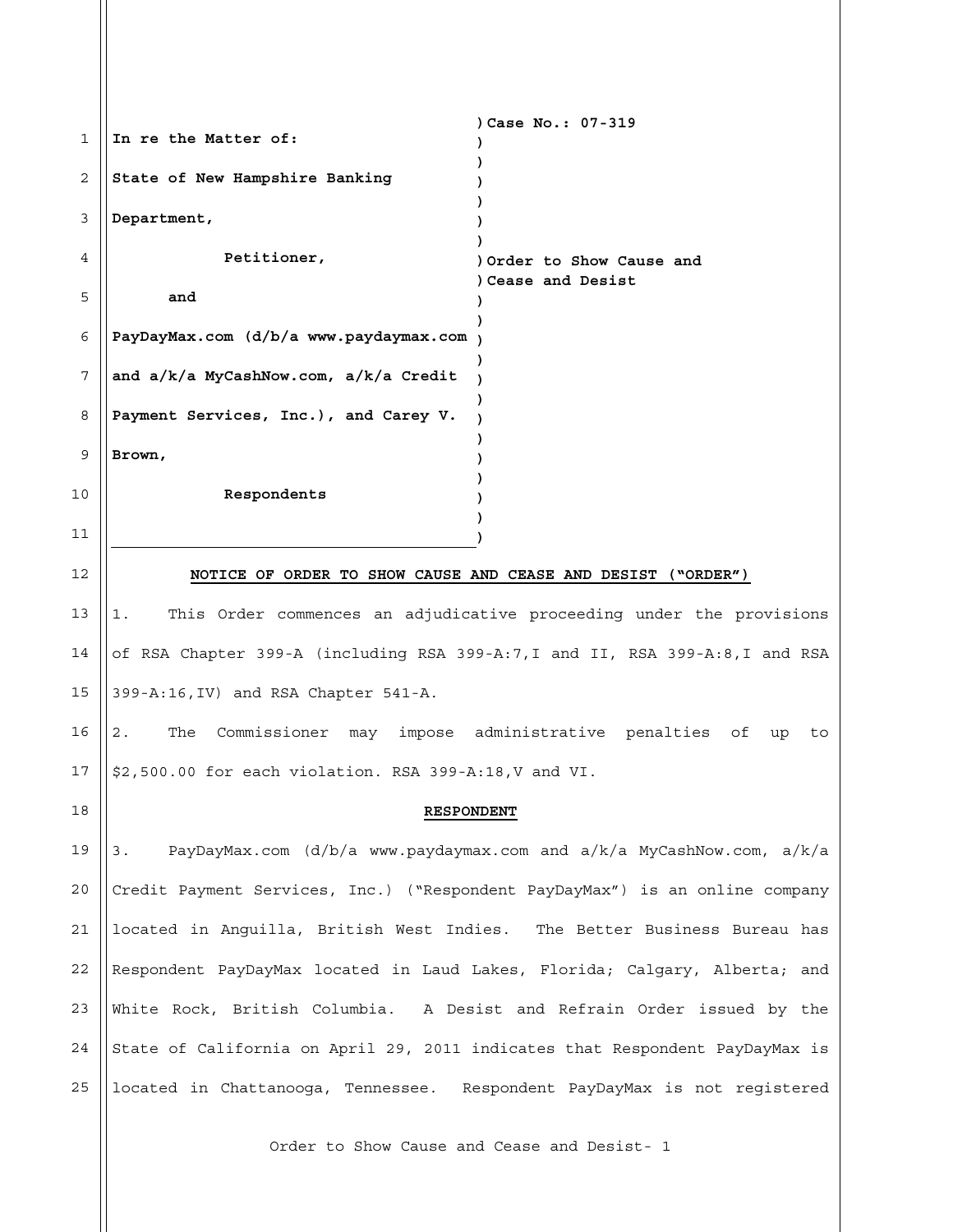1 2 with the New Hampshire Secretary of State. Respondent PayDayMax is a "Person." RSA 399-A:1,XII.

3 4 5 4. The New Hampshire Banking Department ("Department") records indicate Respondent PayDayMax has never held a Payday or Small Loan Lender license with the Department.

6 7 8 5. Carey V. Brown (Respondent Brown) is the Founder and Owner of Respondent PayDayMax. Respondent Brown is a Direct Owner(RSA 399-A:1,IIIb), a Principal (RSA 399-A:1,XIII), and a Person (RSA 399-A:1,XII).

9 10 11 6. The New Hampshire Banking Department ("Department") records indicate Respondent Brown has never held a Payday or Small Loan Lender license with the Department.

12 13 7. The above-named Respondents are hereinafter collectively called "Respondents".

## **RIGHT TO REQUEST A HEARING**

14

15 16 17 18 19 8. Respondents has a right to request a hearing on this Order. A hearing shall be held not later than ten (10) days after the Commissioner receives the Respondents' written request for a hearing. Respondents may request a hearing and waive the ten (10) day hearing requirement. The hearing shall comply with RSA Chapter 541-A. RSA 399-A:7 and RSA 399-A:8.

20 21 22 23 24 25 9. If any person fails to request a hearing within thirty (30) days of receiving this Order, then such person shall be deemed in default, and the Order shall, on the thirty-first  $(31^{st})$  day, become permanent, all allegations may be deemed true, and shall remain in full force and effect until modified or vacated by the Commissioner for good cause shown. RSA 399-A:7 and RSA 399-A:8.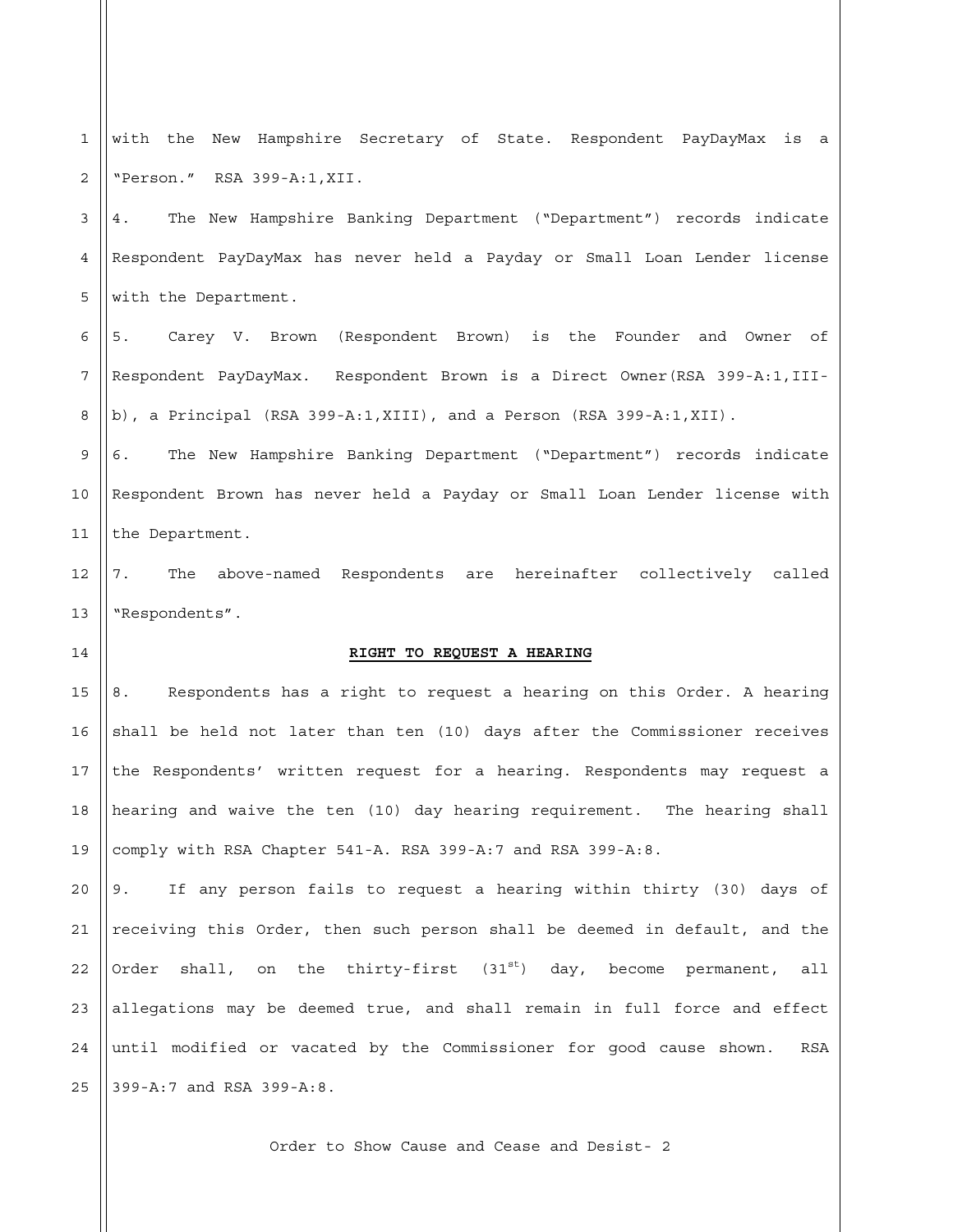| 1              | A default may result in administrative fines as described in Paragraph<br>10. |
|----------------|-------------------------------------------------------------------------------|
| $\overline{2}$ | 2 above.                                                                      |
| 3              | STATEMENT OF ALLEGATIONS                                                      |
| 4              | On November 19, 2007 the Department received a complaint from a New<br>11.    |
| 5              | Hampshire consumer ("Consumer A") against Respondents concerning a payday or  |
| 6              | small loan.                                                                   |
| 7              | On August 7, 2007, Respondents issued Consumer A the payday or small<br>12.   |
| 8              | loan in the amount of \$660.00, in violation of RSA 399-A:2, I and RSA 399-   |
| 9              | A:13,VI.                                                                      |
| 10             | The payday loan agreement between Respondents and Consumer A indicated<br>13. |
| 11             | that Respondents would collect \$337.50 in fees from Consumer A in addition   |
| 12             | to the original amount loaned in violation of RSA 399-A:11, XI and RSA 399-   |
| 13             | A:13,I.                                                                       |
| 14             | The<br>annual percentage rate of the loan between Respondents<br>and<br>14.   |
| 15             | Consumer A was in excess of 36% in violation of RSA 399-A:13, XX.             |
| 16             | On February 2, 2010, the Department sent a letter via facsimile to<br>15.     |
| 17             | Respondents suggesting they apply for licensure with the Department.<br>The   |
| 18             | facsimile was sent to the number listed on the Respondents'<br>website        |
| 19             | (www.paydaymax.com). The Department received a report that indicated the      |
| 20             | facsimile was transmitted properly on February 2, 2010. The Department did    |
| 21             | not receive a response to the correspondence dated February 2, 2010.          |
| 22             | On June 20, 2011, the Department sent a letter via U.S. Certified Mail<br>16. |
| 23             | return receipt requested to Respondents at the Chattanooga, Tennessee         |
| 24             | address suggesting it apply for licensure with the Department, requesting     |
| 25             | documentation regarding New Hampshire consumer activity, and resolution of a  |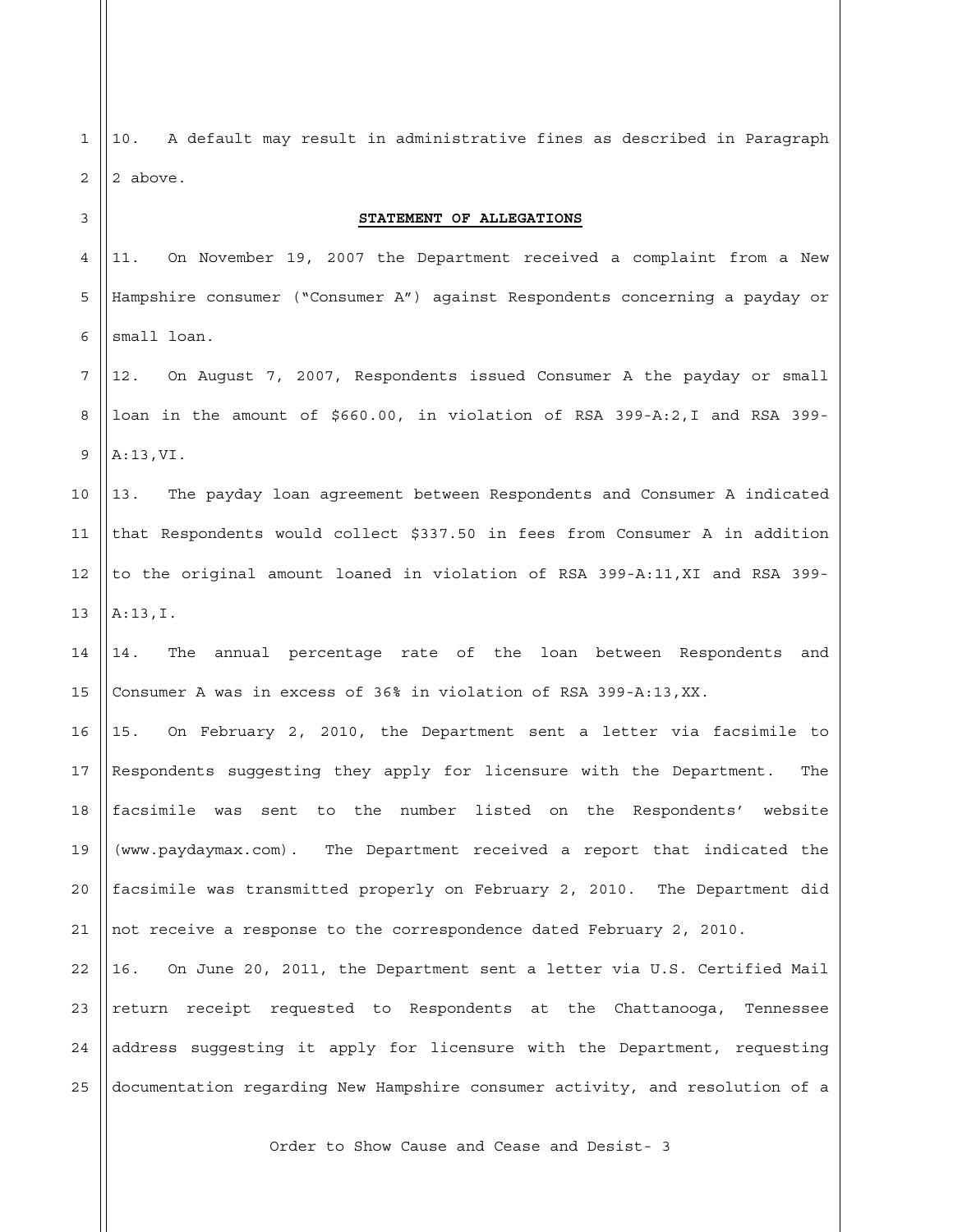1 2 3 4 5 6 7 8 9 10 11 12 13 14 15 16 17 18 19 20 consumer complaint. The Department received the letter back from the U.S. Post Office on June 29, 2011 with instructions, "Return to Sender, Unable to Forward". 17. To date, Respondents have not responded to the Department's requests in violation of RSA 399-A:10,II. /s/ September 16, 2011 Ryan McFarland Date Hearings Examiner **ORDER** 18. **I hereby find as follows:**  a. Pursuant to RSA 399-A:7,I and II, the facts as alleged above, if true, show Respondents are operating or have operated in violation of RSA Chapter 399-A and form the legal basis for this Order; b. Pursuant to 399-A:16,VI, this Order is necessary and appropriate to the public interest and for the protection of consumers and consistent with the purpose and intent of New Hampshire banking laws; c. The Department finds pursuant to RSA 399-A:8,I, reasonable cause to issue an order to cease and desist; and d. Pursuant to RSA 399-A:7,I and II and RSA 399-A:8,I, if Respondents fail to respond to this Order and/or defaults then all facts as

21 alleged herein are deemed as true.

## 22 19. **Accordingly, it is hereby ORDERED that:**

23 24 a. Respondents shall cease and desist from violating RSA Chapter 399-A and rules or orders thereunder;

25

b. Respondents shall immediately provide the Department a list of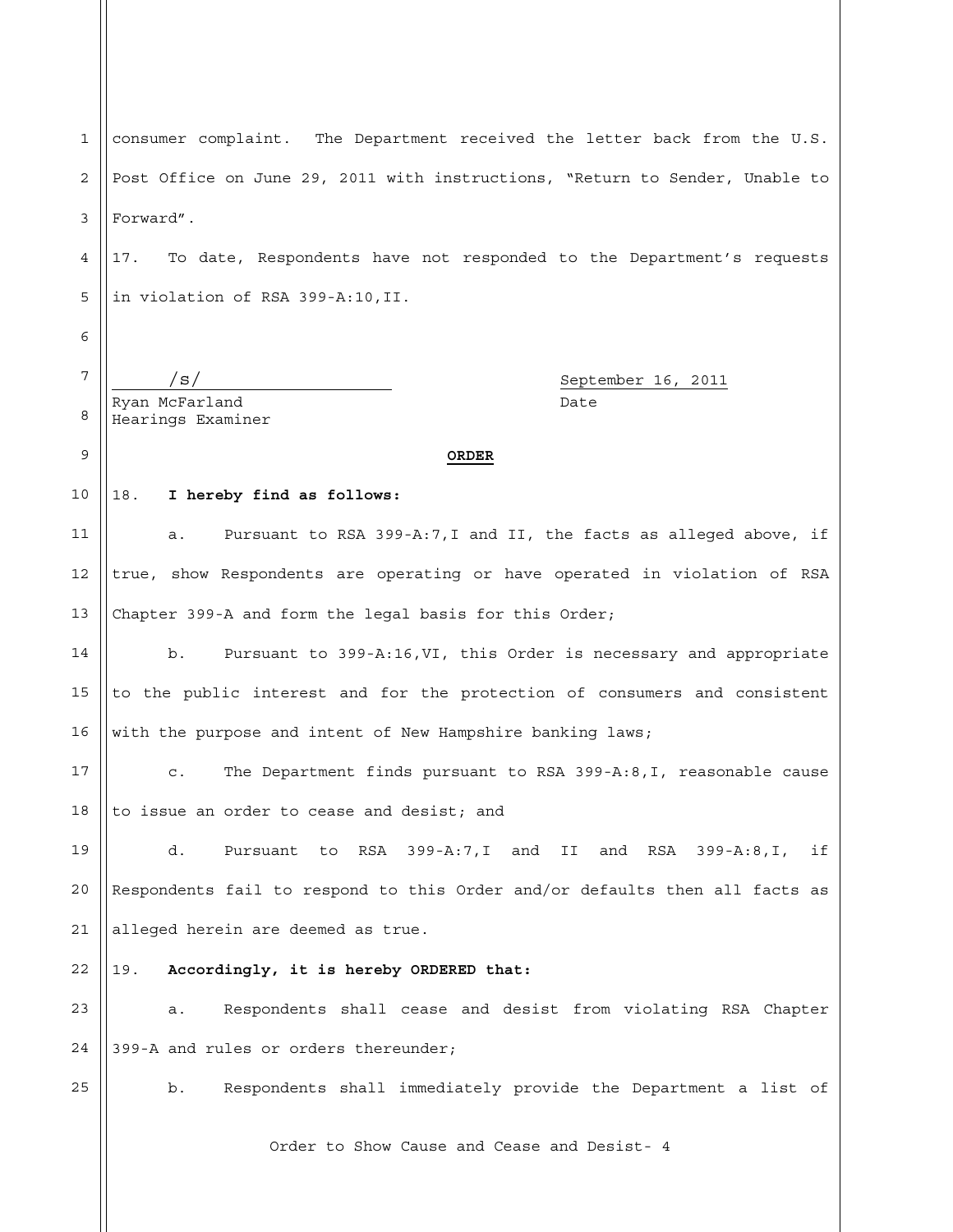1  $\mathcal{L}$ 3 4 5 6 7 8 9 10 11 12 13 14 15 16 17 18 19 20 21 22  $23$ 24 25 all New Hampshire consumers for whom Respondents have given payday or small loans and a status of those accounts. This list must include the names and contact information of the New Hampshire consumers, along with monies charged, collected and waived (if applicable). The list shall also be accompanied by all contracts, checks to and from the consumer and any other documents in the New Hampshire consumers' files; c. Respondents shall show cause why the Commissioner should not enter an order of rescission, restitution, or disgorgement of profits; d. Respondents shall show cause why an administrative fine of up to a maximum of \$2,500.00 per violation should not be imposed as follows: (1). Respondent PayDayMax: Violation #1: Unlicensed payday or small loan activity (RSA 399-A:2,I) – 1 count; Violation #2: Making a payday loan with a principal amount in excess of \$500.00 (RSA 399-A:13,VI) – 1 count; Violation #3: Charging additional fees on a loan (RSA 399- A:11,XI)) – 1 count; Violation #4: Charging additional fees on a loan (RSA 399-  $A:13,I$ ) – 1 count; Violation #5: Making a payday loan with an Annual Percentage Rate in excess of 36 percent per year (RSA 399-  $A:13,XX$ ) – 1 count; Violation #6: Failure to provide requested documents (RSA 399-A:10,II) – 1 count;